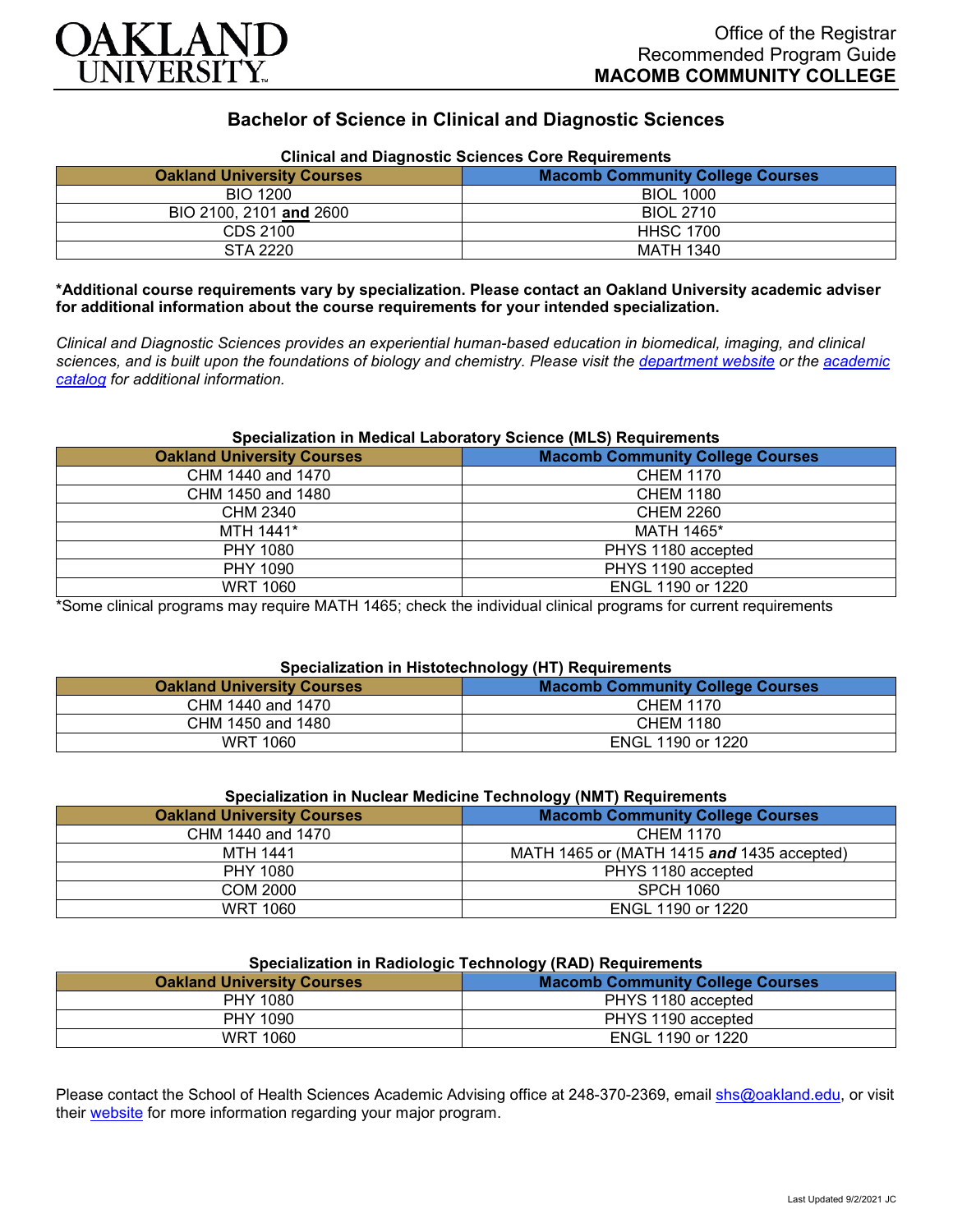

# **Bachelor of Science in Clinical and Diagnostic Sciences**

| <b>Oakland University Courses</b> | Clinical and Diagnostic Sciences Core Requirements<br><b>Macomb Community College Courses</b> |
|-----------------------------------|-----------------------------------------------------------------------------------------------|
| <b>BIO 1200</b>                   | <b>BIOL 1000</b>                                                                              |
| BIO 2100, 2101 and 2600           | <b>BIOL 2710</b>                                                                              |
| CDS 2100                          | <b>HHSC 1700</b>                                                                              |
| STA 2220                          | MATH 1340                                                                                     |

**Clinical and Diagnostic Sciences Core Requirements**

**\*Additional course requirements vary by specialization. Please contact an Oakland University academic adviser for additional information about the course requirements for your intended specialization.**

*Clinical and Diagnostic Sciences provides an experiential human-based education in biomedical, imaging, and clinical sciences, and is built upon the foundations of biology and chemistry. Please visit the [department website](https://www.oakland.edu/shs/clinical-and-diagnostic-sciences/) or the [academic](http://catalog.oakland.edu/preview_program.php?catoid=53&poid=8663)  [catalog](http://catalog.oakland.edu/preview_program.php?catoid=53&poid=8663) for additional information.*

# **Specialization in Pre-Clinical Professions (Medicine, Dentistry, Optometry, Veterinary Medicine) Requirements**

| <b>Oakland University Courses</b>               | <b>Macomb Community College Courses</b>                                |
|-------------------------------------------------|------------------------------------------------------------------------|
| CHM 1440 and 1470                               | <b>CHEM 1170</b>                                                       |
| CHM 1450 and 1480                               | <b>CHEM 1180</b>                                                       |
| <b>CHM 2340</b>                                 | <b>CHEM 2260</b>                                                       |
| CHM 2350                                        | <b>CHEM 2280</b>                                                       |
| CHM 2370                                        | <b>CHEM 2270</b>                                                       |
| PHY 1010 and 1100                               | <b>PHYS 1180</b>                                                       |
| PHY 1020 and 1110                               | <b>PHYS 1190</b>                                                       |
| WRT 1060                                        | ENGL 1190 or 1220                                                      |
| Elective Credits (more options available at OU) | BIOL 1400; ENGL 1180 or 1210; MATH 1465, 1760;<br>PSYC 2450; WHES 2083 |

#### **Specialization in Pre-Pharmacy Requirements**

| <b>Oakland University Courses</b> | <b>Macomb Community College Courses</b> |
|-----------------------------------|-----------------------------------------|
| CHM 1440 and 1470                 | <b>CHEM 1170</b>                        |
| CHM 1450 and 1480                 | <b>CHEM 1180</b>                        |
| CHM 2340                          | <b>CHEM 2260</b>                        |
| <b>CHM 2350</b>                   | <b>CHEM 2280</b>                        |
| <b>CHM 2370</b>                   | <b>CHEM 2270</b>                        |
| MTH 1554                          | <b>MATH 1760</b>                        |
| PHY 1010 and 1100                 | <b>PHYS 1180</b>                        |
| <b>WRT 1060</b>                   | ENGL 1190 or 1220                       |

#### **Specialization in Pre-Physician Assistant Requirements**

| <b>Oakland University Courses</b> | <b>Macomb Community College Courses</b>      |
|-----------------------------------|----------------------------------------------|
| <b>BIO 1201</b>                   | Satisfied by completing (BIOL 1000 and 1010) |
| CHM 1440 and 1470                 | <b>CHEM 1170</b>                             |
| CHM 1450 and 1480                 | <b>CHEM 1180</b>                             |
| <b>CHM 2340</b>                   | <b>CHEM 2260</b>                             |
| NTR 2500                          | <b>BIOL 1400</b>                             |
| PHY 1010 and 1100                 | <b>PHYS 1180</b>                             |
| <b>PSY 1000</b>                   | <b>PSYC 1010</b>                             |
| <b>PSY 2250</b>                   | <b>PSYC 2450</b>                             |
| <b>WRT 1060</b>                   | ENGL 1190 or 1220                            |

Please contact the School of Health Sciences Academic Advising office at 248-370-2369, email [shs@oakland.edu,](mailto:shs@oakland.edu) or visit their [website](http://www.oakland.edu/shs/advising) for more information regarding your major program.